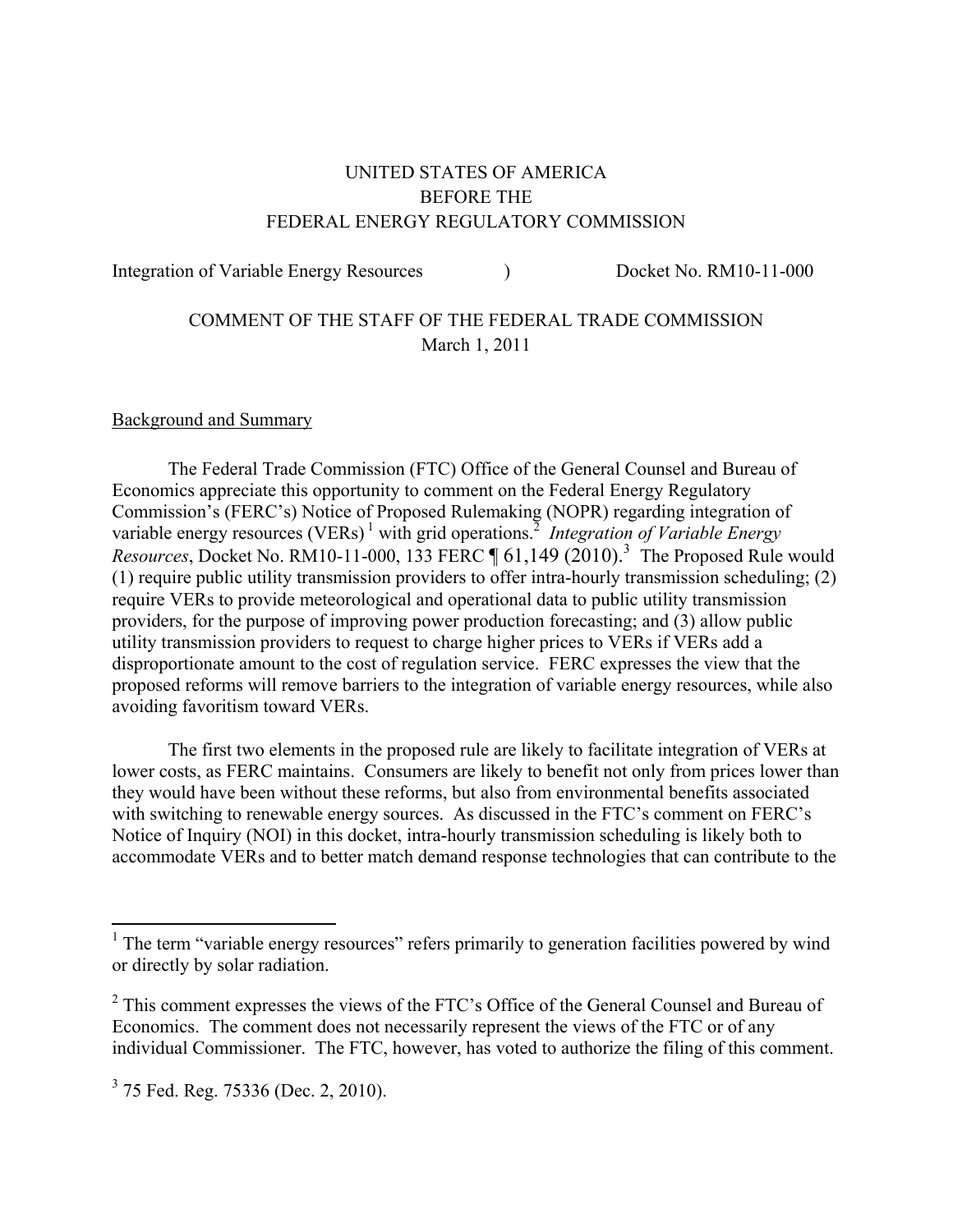integration of VERs with grid operations.<sup>4</sup> The FTC's comment on the NOI also pointed out that better micro-forecasting of weather can help increase the efficiency of wind generation and improve the accuracy of forecasts of generation by VERs.<sup>5</sup> Both effects would increase the productivity of the electricity system and benefit consumers by reducing costs and prices for electric power.

 The third element in the proposed rule addresses how best to structure and pay for remedies to correct imbalances in the electricity system. The focus is on periodic situations in which VERs experience large, rapid, unanticipated changes in output.

We encourage FERC to refine the third element of the proposed rule by expanding upon Paragraph 89 of the NOPR, which identifies ways for a VER to satisfy its regulation service obligations without having to buy regulation service from the transmission provider. This refinement is likely to benefit customers by facilitating the least costly approaches available to meet VERs' regulation service obligations. We also recommend that FERC consider whether the costs of "imbalance services" provided to other types of generators can readily be identified and charged to the responsible parties.<sup>6</sup> Customers will benefit if costs are accurately allocated to the activities that give rise to these costs. By contrast, when costs are allocated more broadly than is efficient, there can be price distortions and resource misallocations that reduce overall consumer welfare. The changes that we propose likely will enable VERs to play a larger role in producing electricity, which will expand the supply options available to satisfy electricity demands and could benefit consumers by minimizing future utility bills.

### Interest of the FTC

The FTC is an independent agency of the United States Government responsible for maintaining competition and safeguarding the interests of consumers, both through enforcement of the antitrust and consumer protection laws and through competition policy research and advocacy. The FTC often analyzes regulatory or legislative proposals that may affect competition or allocative efficiency in the electric power industry. The FTC also reviews

<sup>6</sup> In some instances, however, the costs of undertaking a more accurate allocation may exceed the benefits, and therefore the allocation should not be undertaken.

 4 Comment of the Federal Trade Commission before the Federal Energy Regulatory Commission, Integration of Variable Energy Resources, Docket No. RM10-11-000, § III.B (Apr. 8, 2010), *available at* http://www.ftc.gov/os/2010/04/V100009ferccomment.pdf.

 $<sup>5</sup> Id., § III.C. In late January 2011, the Department of Energy and the Department of Commerce$ </sup> signed a memorandum of understanding that affirms the importance of improved localized weather forecasting for both the efficiency of power generation by VERs and the integration of VERs into the grid. Memorandum of Understanding on Weather-Dependent and Oceanic Renewable Energy Resources between the U.S. Department of Energy Office of Energy Efficiency and Renewable Energy and the U.S. Department of Commerce, National Oceanic and Atmospheric Administration (Jan. 24, 2011), *available at* http://www.noaanews.noaa.gov/stories2011/images/28812.pdf.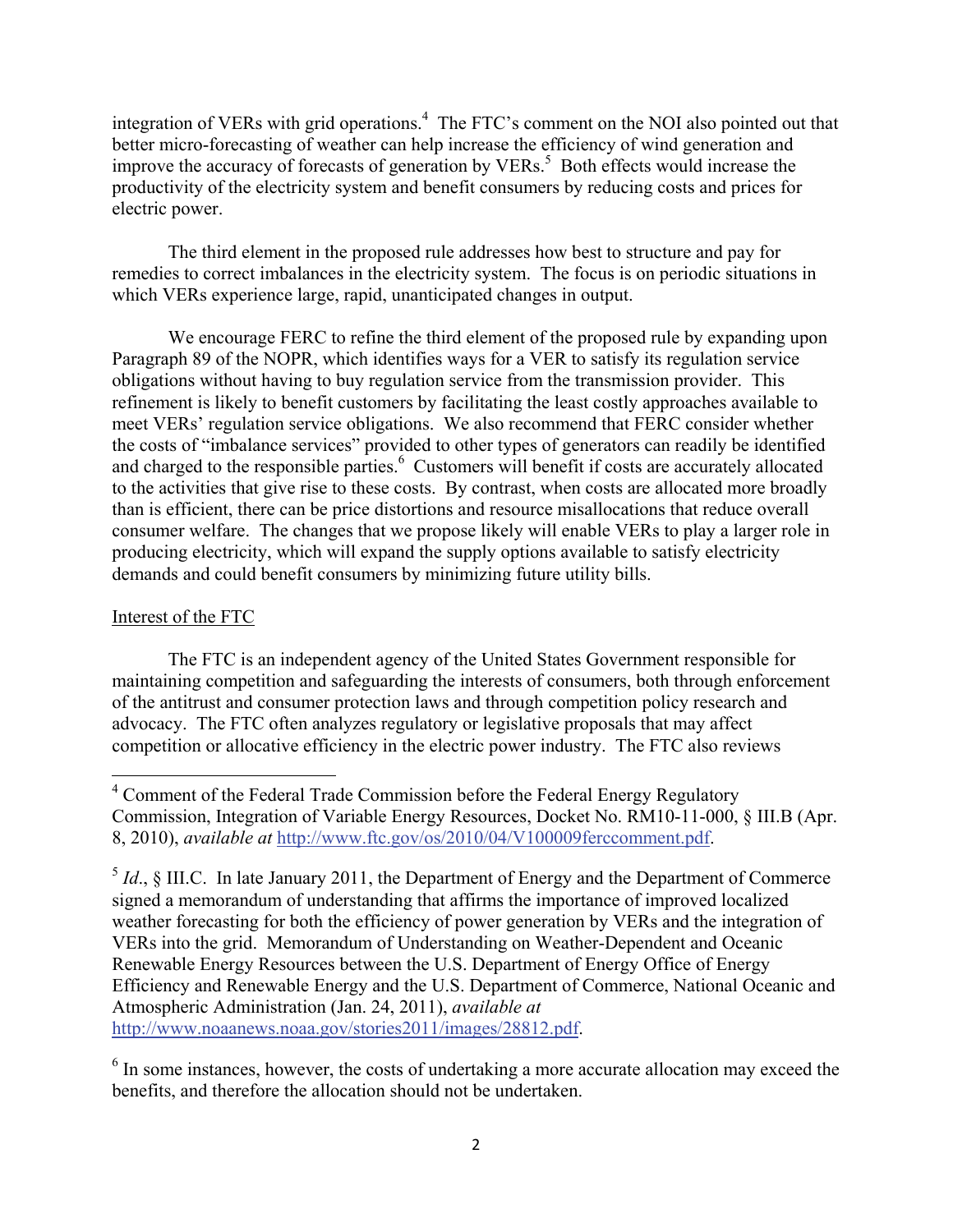proposed mergers that involve electric and natural gas utility companies, as well as other parts of the energy industry. In the course of this work, as well as in antitrust and consumer protection research, investigation, and litigation, the FTC applies established legal and economic principles and recent developments in economic theory and empirical analysis.

 The energy sector, including electric power, has been an important focus of the FTC's antitrust enforcement and competition advocacy.<sup>7</sup> The FTC's competition advocacy program has produced two staff reports on electric power industry restructuring issues at the wholesale and retail levels. $8$  The FTC staff also contributed (as did FERC staff) to the work of the Electric Energy Market Competition Task Force, which issued a *Report to Congress* in 2007.<sup>9</sup> In addition, the FTC has held public conferences on energy topics, including *Energy Markets in the*  21st Century (April 10-12, 2007)<sup>10</sup> and *Carbon Offsets & Renewable Energy Certificates* (January 8, 2008).<sup>11</sup> The FTC is in the process of updating its Guides for the Use of Environmental Marketing Claims, which help marketers avoid making deceptive environmental claims about their products and services, including electricity.12

<sup>7</sup> *See, e.g.,* Opening Remarks at the FTC Conference on *Energy Markets in the 21st Century: Competition Policy in Perspective* (Apr. 10, 2007), *available at* http://www.ftc.gov/speeches/majoras/070410energyconferenceremarks.pdf. FTC merger cases involving electric power markets have included the *DTE Energy/MCN Energy* (2001) (consent order), *available at* http://wwwftc.gov/os/2001/05/dtemcndo.pdf; and *PacifiCorp/Peabody Holding* (1998) (consent agreement), *available at*

http://www.ftc.gov/os/1998/02/9710091.agr.htm. (The FTC subsequently withdrew the *PacifiCorp* settlement when the seller accepted an alternative acquisition offer that did not pose a threat to competition.)

8 FTC Staff Report, *Competition and Consumer Protection Perspectives on Electric Power Regulatory Reform: Focus on Retail Competition* (Sept. 2001), *available at* http://www.ftc.gov/reports/elec/electricityreport.pdf; FTC Staff Report, *Competition and Consumer Protection Perspective on Electric Power Regulatory Reform* (July 2000), *available at* http://www.ftc.gov/be/v000009.htm (compiling previous comments from the FTC staff provided to various state and federal agencies).

<sup>9</sup> *See* http://www.ferc.gov/legal/fed-sta/ene-pol-act/epact-fina-rpt.pdf.

10 Conference materials *available at*

http://www.ftc.gov/bcp/workshops/energymarkets/index.shtml.

11 Conference materials *available at*

http://www.ftc.gov/bcp/workshops/carbonoffsets/index.shtml. Other programs have included the FTC's public workshop on *Market Power and Consumer Protection Issues Involved with Encouraging Competition in the U.S. Electric Industry*, held on September 13-14, 1999 (workshop materials *available at* http://www/ftc.gov/bcp/elecworks/index.shtm); and the Department of Justice and FTC workshop on *Electricity Policy*, held on April 23, 1996.

<sup>12</sup> Materials are available at http://www.ftc.gov/bcp/edu/microsites/energy/about\_guides.shtml.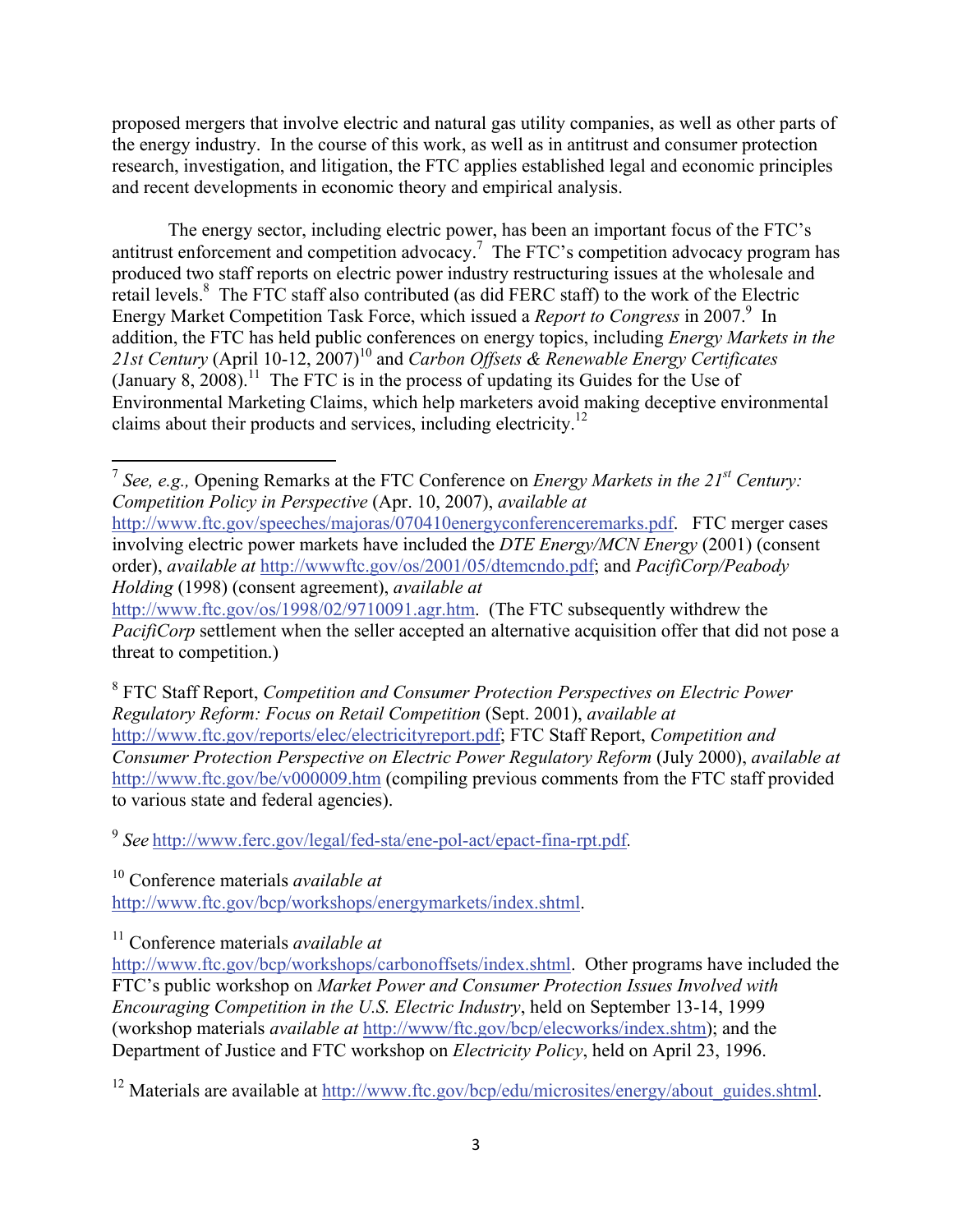The FTC and its staff have filed numerous competition advocacy comments with FERC and participated in FERC technical conferences on market power issues. For example, in March 2007, the Deputy Director for Antitrust in the FTC's Bureau of Economics served as a panelist for a technical conference on FERC's merger and acquisition review standards under the Federal Power Act (FPA) Section 203 (Docket No. AD07-2-000). Similarly, the FTC submitted a number of comments last year in FERC proceedings, including Demand Response Compensation in Organized Wholesale Energy Markets (Docket No.  $RM10-17-000$ <sup>13</sup> and Transmission Planning and Cost Allocation by Transmission Owning and Operating Public Utilities (Docket No. RM10-23-000).<sup>14</sup> Since 1994, the FTC has commented on a variety of FERC's initiatives to promote wholesale electricity competition and on several state issues associated with restructuring of the electric power industry.<sup>15</sup>

#### Generator Regulation Service-Capacity

### FERC's Framework for Pricing of Regulation Service

The framework that FERC creates for discussion of generator regulation service-capacity rejects proposals to relieve public utility transmission providers of the obligation to offer generator imbalance service.<sup>16</sup> At the same time, FERC accepts the proposition that more generator imbalance service costs should be allocated to VERs, provided that such additional costs can be attributed accurately to VERs and that the transmission provider has taken the necessary steps to avoid excessive costs. Intra-hourly transmission scheduling and improved forecasting of VERs' generation are the only two steps that FERC proposes to require from public utility transmission providers at this time, $17$  although the NOPR references other possible measures.<sup>18</sup>

<sup>16</sup> NOPR PP 84, 87, 89.

<sup>17</sup> *Id*. PP 97-98.

<sup>&</sup>lt;sup>13</sup> This comment is available at  $\frac{http://www.ftc.gov/os/2010/10/1010wholesale energy markets.pdf}{$ .

<sup>&</sup>lt;sup>14</sup> This comment is available at http://www.ftc.gov/os/2010/09/100929transmissionplanning.pdf.

<sup>&</sup>lt;sup>15</sup> For a listing of FTC and FTC staff competition advocacy comments to federal and state regulatory agencies (in reverse chronological order), *see* http://www.ftc.gov/opp/advocacy\_date.shtm.

<sup>18</sup> *See id*. P 96, where FERC cites – but does not propose to require – a more extensive list of supportive activities for public utility transmission providers proposed by the American Wind Energy Association: "fast intra-hour market and intra-hourly scheduling; a robust ancillary services market; the option for third-party or self supply of ancillary services; dynamic transfer capability out of the balancing authority area; and Area Control Error (ACE) diversity interchange or an Energy Imbalance Service market."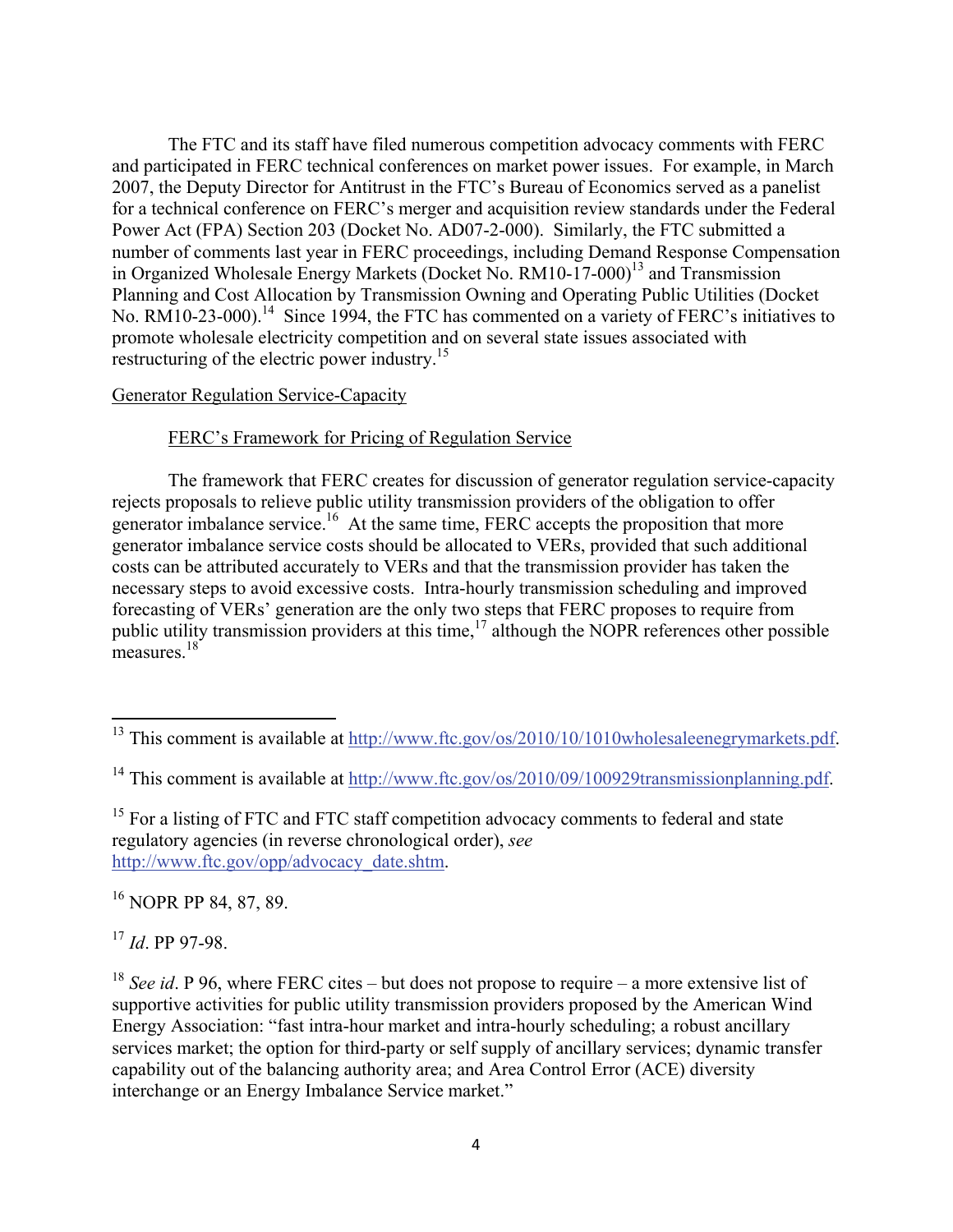The Generator Regulation Service-Capacity section of the NOPR sets out to establish a generic cost recovery mechanism for regulation services that public utility transmission providers already must provide.19 The heart of the proposal concerns charging VERs higher prices for regulation service upon a determination that VERs account for a disproportionate share of the costs of such service, as calculated through the use of cost causation principles.<sup>20</sup> The charges cover the reserves required to preserve reliability through regulation services.

#### FERC Should Provide a More Detailed Specification of Self-Supply Alternatives

FERC's proposal articulates principles for determining differential regulation service charges that VERs would have to pay if they buy regulation service from public utility transmission providers. The proposal provides little detail, however, regarding an alternative that we think merits more attention: a VER's provision of its own regulation services.

The proposed rule simply states that a transmission customer would be allowed to "demonstrate that it has satisfied its regulation service obligation through dynamically scheduling its generation to another balancing authority area or by self-supplying regulation reserve capacity from generation or non-generation sources."<sup>21</sup> We are concerned that this sparse description of an important alternative may result in regulatory uncertainty that could discourage VERs from using more efficient self-supply options. The vagueness of FERC's pronouncement might induce a VER to forgo lower-cost self-supply options out of fear that one of its public utility transmission providers will interpret vague guidance from FERC as an invitation to undervalue the VER's self-supply of regulation services. This would result in excessive charges for regulation services provided by the transmission provider.

Vague guidance also might lead a transmission provider to conclude that it has no obligation to permit a VER to self-supply regulation services. In such a case, the transmission provider might prevent entry from a more efficient supplier of such services. Because selfsupply potentially can serve to expand output – including in response to higher prices – policies that prohibit self-supply could have obvious harmful effects on competition and consumers. A more detailed description of how self-supplied regulation services can satisfy a VER's regulation service obligation would reduce this uncertainty and facilitate the use of the most cost-effective forms of regulation service (whether self-supplied or purchased from one or more public utility transmission providers).

Accordingly, we encourage FERC to provide a more complete delineation of this element of the proposed rule contained in Paragraph 89 of the NOPR. In connection with this expanded explanation, we further recommend that FERC consider explicitly recognizing that VERs can address regulation service obligations by matching their generation variability to demand variability. As the FTC stated in the NOI phase of this proceeding:

 $^{21}$  *Id*. P 89.

 $^{19}$  *Id*. P 91.

 $^{20}$  *Id*. P 94.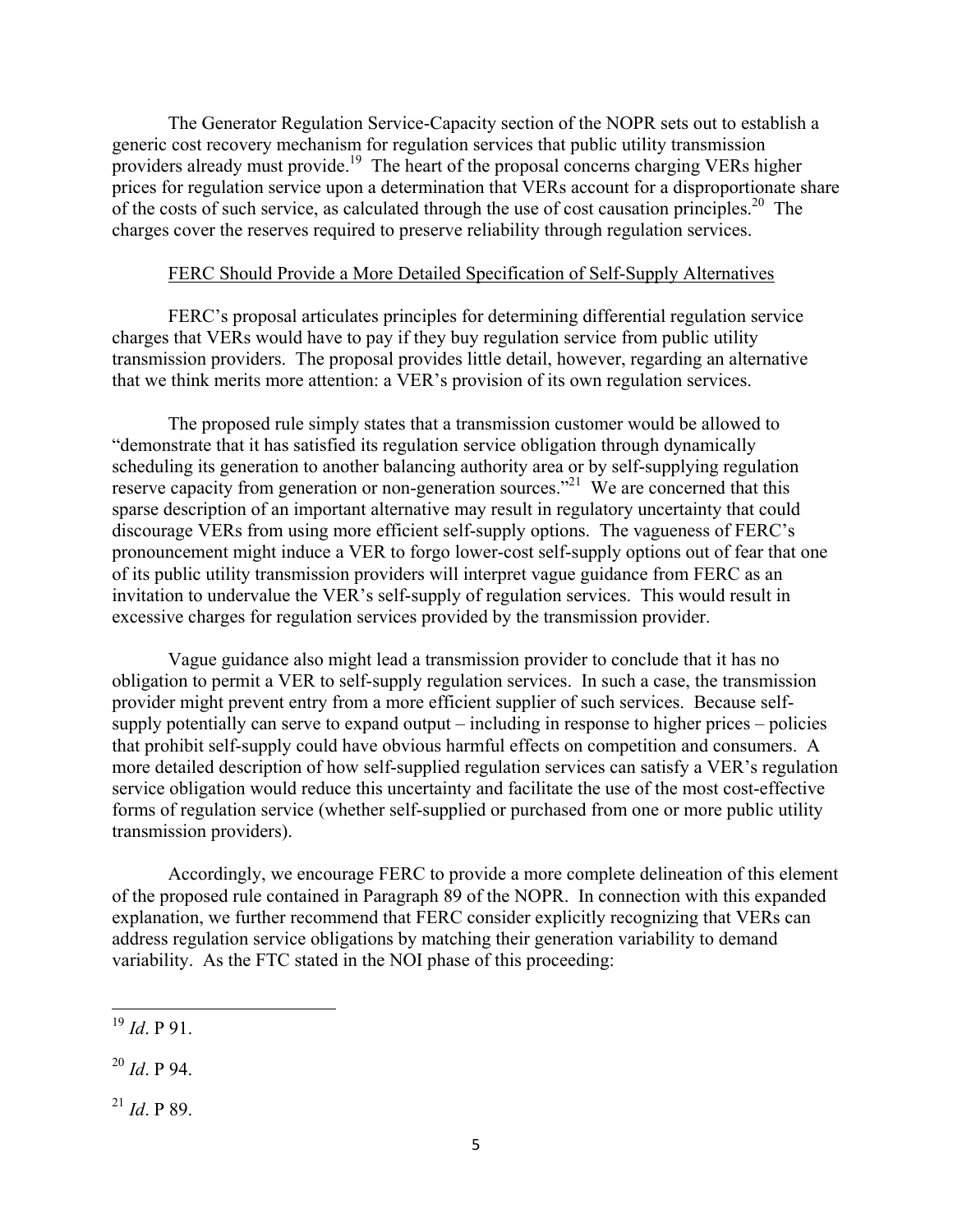The expansion of VERs may require further disaggregation or the addition of new commodities (services) to power markets. This could enable markets to dispatch the system more efficiently by rewarding the facilities and programs that can supply power and ancillary services at least cost to society. This, in turn, should prompt more efficient investment decisions. For example, electricity markets could trade a commodity (service) consisting of a contract to provide (on average) a megawatt of power over an hour that allows significant flexibility about when the power will arrive. A 4-megawatt wind farm that is experiencing gusty winds – and thus expects to produce at an average of 25 percent of its capacity (*i.e*., one megawatt) during an hour – could sell this contract. Such a contract could be paired with contracts sold to buyers with variable demands, so that the system operator could utilize both variable supplies and variable demands to ensure system stability and reliability. Within this example, buyers could contract for the lower-cost, variable supply to run hot water heaters, create stockpiles of crushed rock that can be mixed with concrete, charge plug-in electric or hybrid vehicles, or pursue similar flexible end-uses. As discussed at several points in the remainder of this comment, trading an electricity commodity that better reflects the output patterns of VERs could improve integration of VERs in several aspects of power markets. Demand-side purchases of power with an uncertain schedule may be an effective way for customers to participate in keeping electricity systems in balance. $22$ 

### Caution in Reviewing Regulation Cost Allocations Proposed by Public Utility Transmission Providers

 FERC proposes to allow individual public utility transmission providers to develop ways to allocate disproportionate regulation service costs to  $VERs$ <sup>23</sup> FERC may wish to avoid proposals to allocate regulation service costs that discriminate unduly against VERs. Such discriminatory allocations include those that focus on the variability of generation supplied at a single VER facility but (1) fail to take account of the economies of massed reserves in supplying regulation service to  $VERs<sup>24</sup>$  or (2) fail to consider how a system operator can reduce the

<sup>23</sup> NOPR P 105.

 $24$  In a comment to the Public Utility Commission of Pennsylvania that discussed strategies that utilities could apply to stifle efficient distributed generation investment, the FTC also stressed that it is important for regulators to recognize economies of massed reserves in efforts to protect system reliability. Reply Comment of the Federal Trade Commission before the Public Utility Commission, Commonwealth of Pennsylvania, in the Matter of Energy Efficiency and Conservation Program and EDC Plans, Docket No. M-2008-2069887, Section III.E (Dec. 17, 2008), *available at* http://www.ftc.gov/os/2008/12/V090001papuc.pdf. In the case of VERs, there are likely to be economies of massed reliability reserves because it is unlikely that all VERs will stop generating simultaneously. As a result, reserves held to assure reliability in the presence of one VER also partially assure system reliability in the presence of other VERs.

<sup>22</sup> FTC comment, *supra* note 4, at 6.